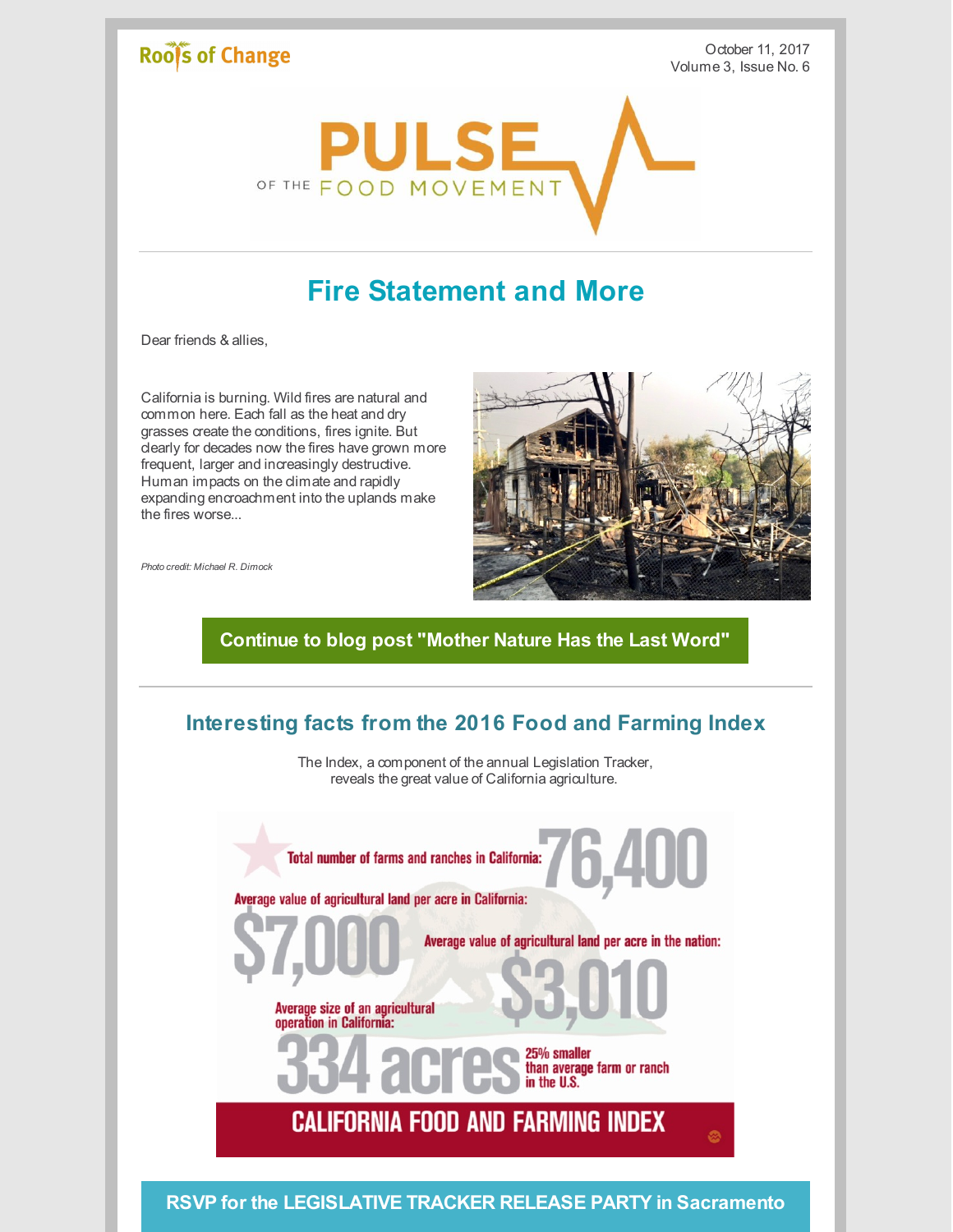#### **on Jan 16, 2018**



#### **Ongoing Campaign:**

## **Stop California Politicians from Sucking Up to Big Soda**

Stop BIG Soda from buying votes that harm our kids! Sign our [petition](http://www.rootsofchange.org/get-involved/take-action/), make a call or send an email.

We can stop California Legislators and their caucuses from sucking up to Big Soda by accepting campaign contributions. Your actions will support ROC as we challenge key legislators. Only a few are blocking action to directly improve the lives and communities of our underserved families.

## **ACTION ALERT: Sign ROC's petition, call your [legislators](http://www.rootsofchange.org/get-involved/take-action/) to support a statewide tax on sugary beverages**

#### **Ongoing Campaign:**

## **Annual Roots of Change Action Fund Drive**

Hear Ye Hear Ye: We need your support to make the changes we all want in our food system! **Donors of \$100 or more will receive a beautiful Roots of Change 100% organic cotton, NorCal made tee with the slogan: "VOTE FOR YOUR FOOD"**







*IMPORTANT:*

*IMPORTANT:*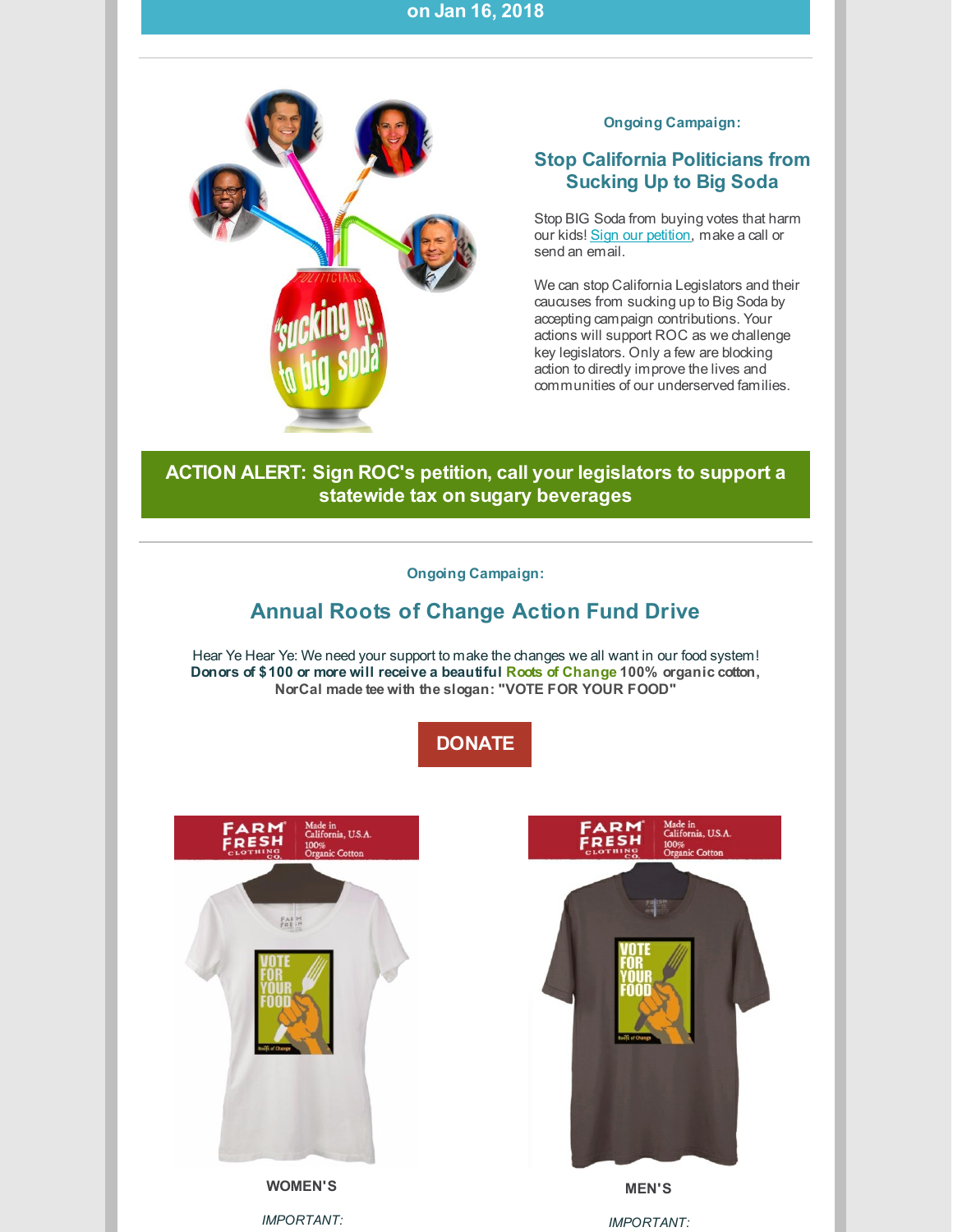*On the PayPal payment page, in the optional NOTE field, please stipulate Male or Female and size (S,M,L,XL)*

*On the PayPal payment page, in the optional NOTE field, please stipulate Male or Female and size (S,M,L,XL)*

## **Coming Events You Will Not Want to Miss**



**Film Screening:** Wasted!

**The Story of Food Waste**

**Friday, October 13 th , 7:45 pm Alamo Drafthouse Cinema, 2550 Mission Street, San Francisco, CA**

Join us for a special screening of the new and powerful documentary featuring Anthony Bourdain, Dan Barber, Mario Batali and more food-waste fighters.

The film will be followed by Dana Gunders, author of the Waste Free Kitchen [Handbook](https://www.amazon.com/gp/product/1452133549/ref=as_li_qf_sp_asin_il_tl?ie=UTF8&camp=1789&creative=9325&creativeASIN=1452133549&linkCode=as2&tag=danagund0f-20&linkId=5QNKMTYNFKYVIFG7) and lead scientist for NRDC's food waste work, in conversation with ROC's Michael R. Dimock.

**Watch the [TRAILER](https://www.youtube.com/watch?v=KUQGVSyXDWA&feature=youtu.be)**

**Tickets for ["WASTED"](https://drafthouse.com/show/wasted-the-story-of-food-waste)**

## **Webinar "Strategies to Improve Healthy Food Access & Food Waste Recovery in Rural Communities"**

#### **October 20, 2017, 1:00-2:30 pm PST**

This webinar will address how to provide aid to rural communities needing to enhance access to healthy food, with an emphasis on fresh fruits, vegetables, and nuts. It will address key points and concepts for aiding these underserved communities. The goal of the webinar will be to assist participants in implementing projects that will improve healthy food access and put them in contact with community partners. Some of the approaches that will be addressed include – gleaning and food waste recovery programs, farm gardens for workers, farm to school programs and policy approaches moving forward.

Featured speakers:

- Cathryn Couch, founder of Ceres [Community](https://www.ceresproject.org/) Project;
- Melita Love, founder of **Farm to [Pantry](http://www.farmtopantry.org/)**; and
- Stuart Woolf founder of Woolf Farming's Huron [Community](http://www.woolffarming.com/News) Garden.

**Webinar [Registration](https://attendee.gototraining.com/r/1361649879204277505)**

**Community Event: Celebrate Civil Eats & Support Independent Journalism**